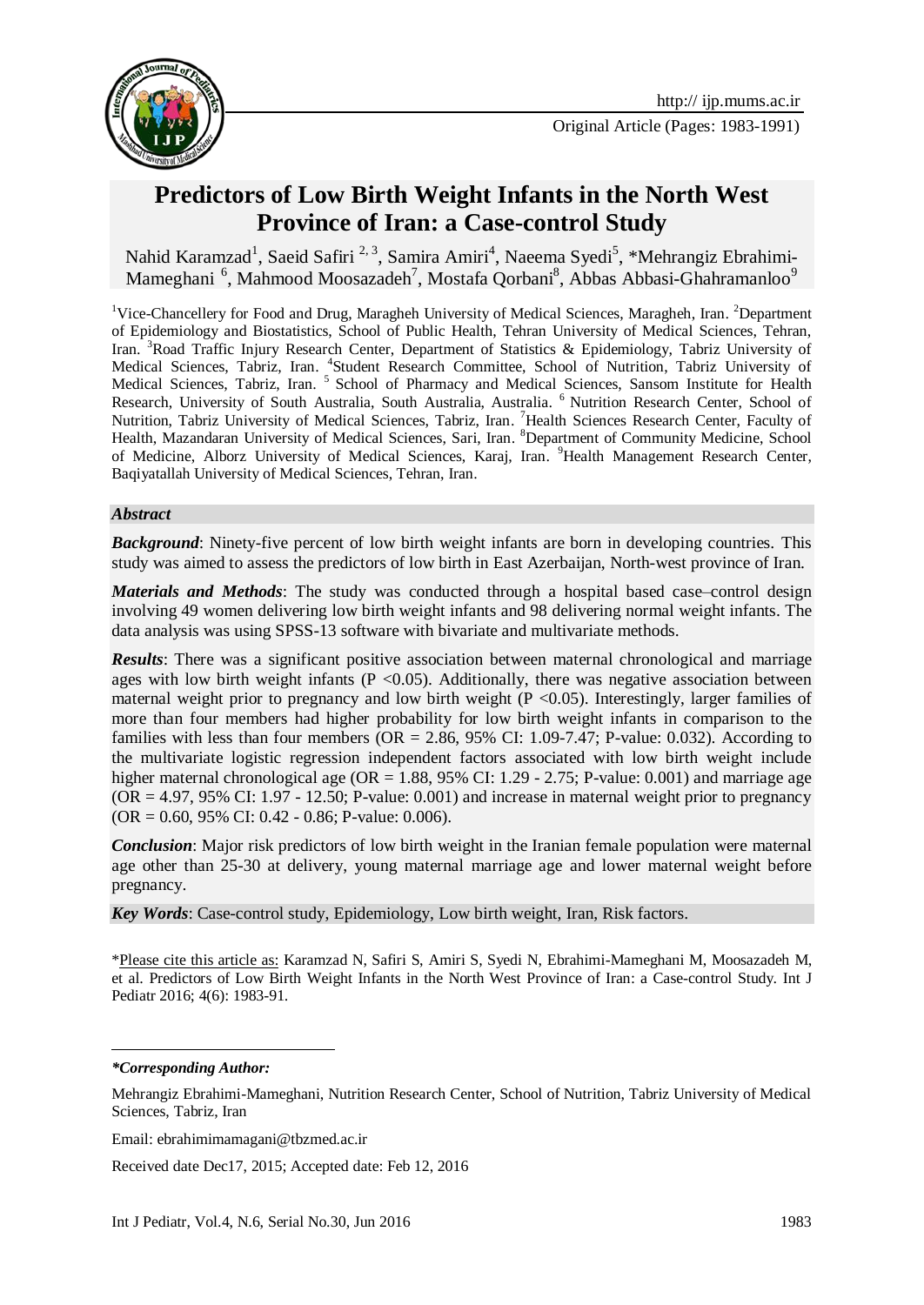## **1. INTRODUCTION**

According to World Health Organization, low birth weight (LBW) is defined as weight of an infant less than  $2.500$  g at the time of birth  $(1)$ . It is estimated that worldwide, annually 15.5% of infants are born with LBW and more than 95 percent of these are born in developing countries. About 72% of LBW infants are born in Asia and 8% in the Eastern Mediterranean region including Iran (2-4). Worldwide majority of LBW infants  $(70%)$  are preterm  $( $37$  weeks)$ and only 30% are full term (> 37 weeks)(5-7). Birth weight is one of the most important predictors of physical and mental development associated with patterns of illnesses and disabilities in the future (8-10). Moreover, mortality of LBW children is forty times higher than normal weight ones, and this remarkably affects the health indices of countries (9, 11, 12).

To an extent prevention, reduction in mortality rate and associated disabilities, care and maintenance costs of LBW children is attainable through identification of risk predictors. Recent literature stated that many factors are associated with LBW including demographics, prenatal conditions, pregnancy and behavioral factors. However most of the risk predictors are specific to that particular region or country, hence not transferable(1). Therefore, region specific epidemiological studies are essential to determine the local risk predictors involved. Also, to the best of our knowledge, only few studies have assessed the predictors of LBW infants in Iran. So, the aim of this study was to identify the most important predictors of LBW in East Azerbaijan, North West of Iran.

## 2. **MATERIALS AND METHODS**

The study was conducted through a hospital based case–control design, in a period of 3 months during 2014 across one

private and two public hospitals affiliated with Tabriz University of Medical Sciences. Importantly, these public hospitals admitted patients including referrals from different areas of East Azerbaijan. All the subjects were selected according to the control selection principals for case–control studies (13-15). To ensure common source populations for cases and controls, subjects were selected accordingly. Due to differences in the socio-economic status between patients of public and private hospitals, case and control groups were individually matched on hospital type; so that two controls were selected per one case from the same hospital. . Moreover, cases and controls involved in the study were admitted on the same day.

## 2-1. **Case group**

In this study, the cases involved were 49 women who delivered LBW infants  $(<2.500g$ ) in the period June to August2014 in Tabriz hospitals.

# **2-2. Control group**

The controls involved were 98 women who delivered infants with a normal birth weight (>2.500g). In this study the ratio of cases to controls was 1:2 and the following inclusion and exclusion criteria was considered for recruitment of subjects:

## **2-3. Inclusion criteria**

- Women from East Azerbaijan who had their deliveries in the selected hospitals;
- Deliveries in the period of June to August 2014;
- Full term infants  $(37 \text{ weeks})$  only were enrolled;
- Willing to participate in the study.

# **2-4. Exclusion criteria**

- Women not from East Azerbaijan;
- **Preterm deliveries;**
- Not willing to participate in the study;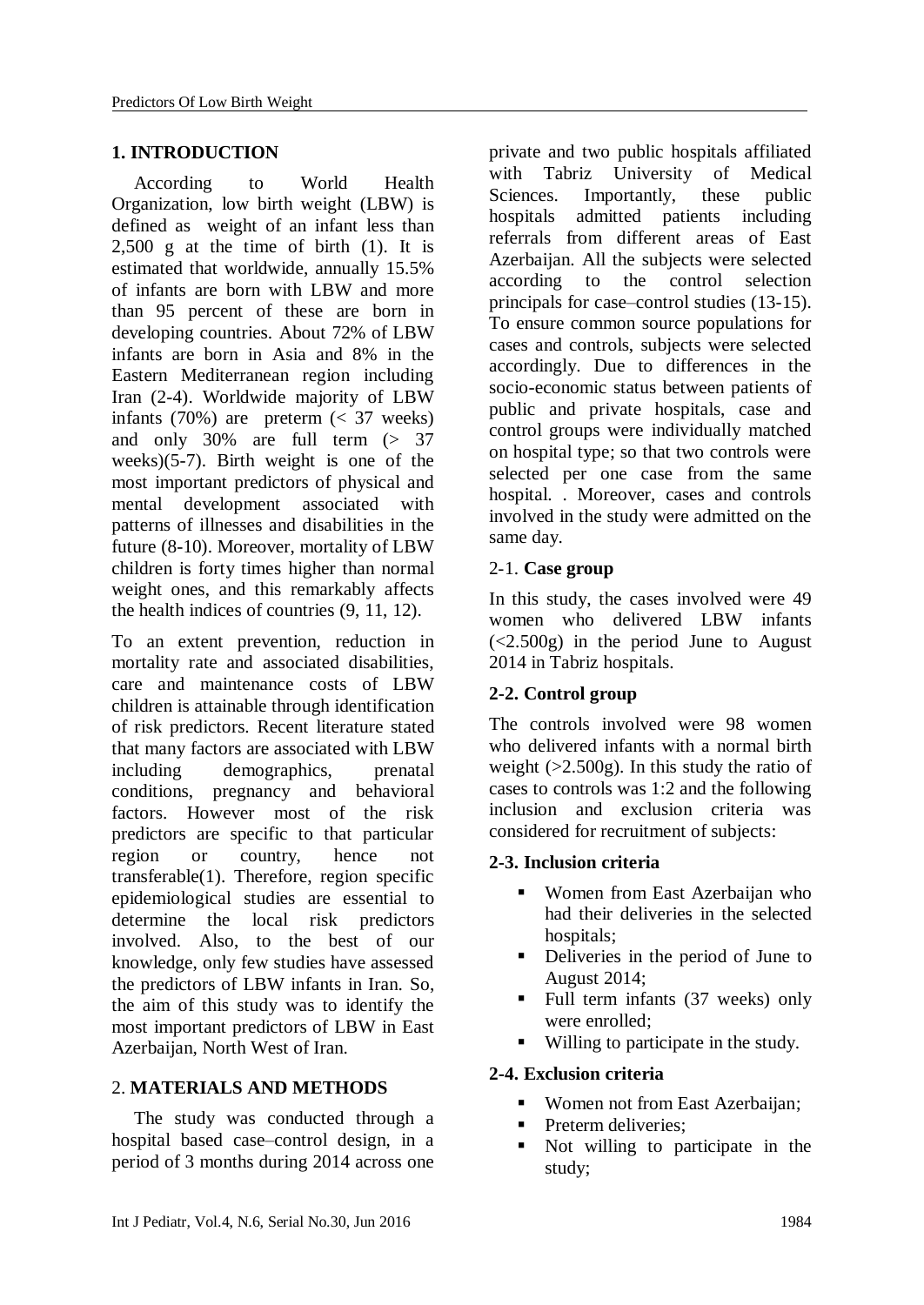Women giving birth to twins or triplets or so on.

## **2-5. Variables assessed in this study**

Variables assessed in this study, include factors relating to maternal, paternal, current pregnancy information, mother and infant anthropometry. All the information from case and control groups, were collected using a self-induced questionnaire consisting of 5 sections including: maternal, paternal, current pregnancy information, maternal and infant anthropometry. All the questionnaires were completed by the interviewer during the interview process. In order to ensure lower interviewer variability, interviews were conducted by one trained nutritionist. All of the interviews was conducted during the hospitalization when the patient became stable. All stages of analysis involve determination of suitable scales for variables and model building as outlined in Jewell in Statistics for Epidemiology(16).

# **2-6. Ethics**

All protocols used in this study were approved by Ethics Committee of Tabriz University of Medical Sciences and the research was conducted in compliance with the Helsinki Declaration.

## **2-7. Statistical analysis and sample size**

The variables used in this study were analyzed using both bivariate and multivariate methods. The sample size was calculated according to the study conducted in Iran by Eshraghian et al. in 2008 with help of statistical software package Stata (Release 13. College station, TX: Stata Corp LP.) (17). The maternal age was considered as main exposure variable between case and controls and sample size was calculated based on this variable. The mean and standard deviation (SD) for case and control groups were 54.9 (10.7) and 59.9 (9.7), respectively. Type I

and type II errors were considered 0.05 and 0.2, respectively. Finally with considering the allocation ration 2 (controls to case) sample size was determined. This statistical software package was also used for analysis of data; and the significance was set with a Pvalue<0.05 (two tailed test). An independent samples t-test was used to compare the means of normally distributed numeric independent variables for both control and case groups. The Mann– Whitney U test was used as a nonparametric analog to the independent samples t-test when there was no normality assumption. In order to assess the association between two categorical variables, Chi-squared test was applied. Fisher's exact test was used when the expected count limit assumption was achieved. Crude odds ratios were calculated and their 95% confidence intervals were reported. Variables with associations with a P-value  $< 0.1$  were adjusted in multivariate conditional logistic regression analysis. The adjusted odds ratios along with their 95% confidence intervals were kept in the final model.

# **3. RESULTS**

The present study showed that mean of maternal age between the case and controls were 28.69+6.83 and 27.96+5.49, respectively. Also, marriage age between the cases and controls were 19.16+4.76 and  $20.59+4.35$ , respectively. For further details comparing case and control groups refer to (**Table.1**). Bivariate analysis, showed that the probability of low birth weight infants increased remarkably among mothers aged  $\leq 20$  yrs and  $>35$  yrs, but these associations was not statistically significant (P>0.05). Also, it was found that marriage age was significantly associated with the probability of low birth weight infants  $(P<0.05)$ ; so that the probability of low birth weight infants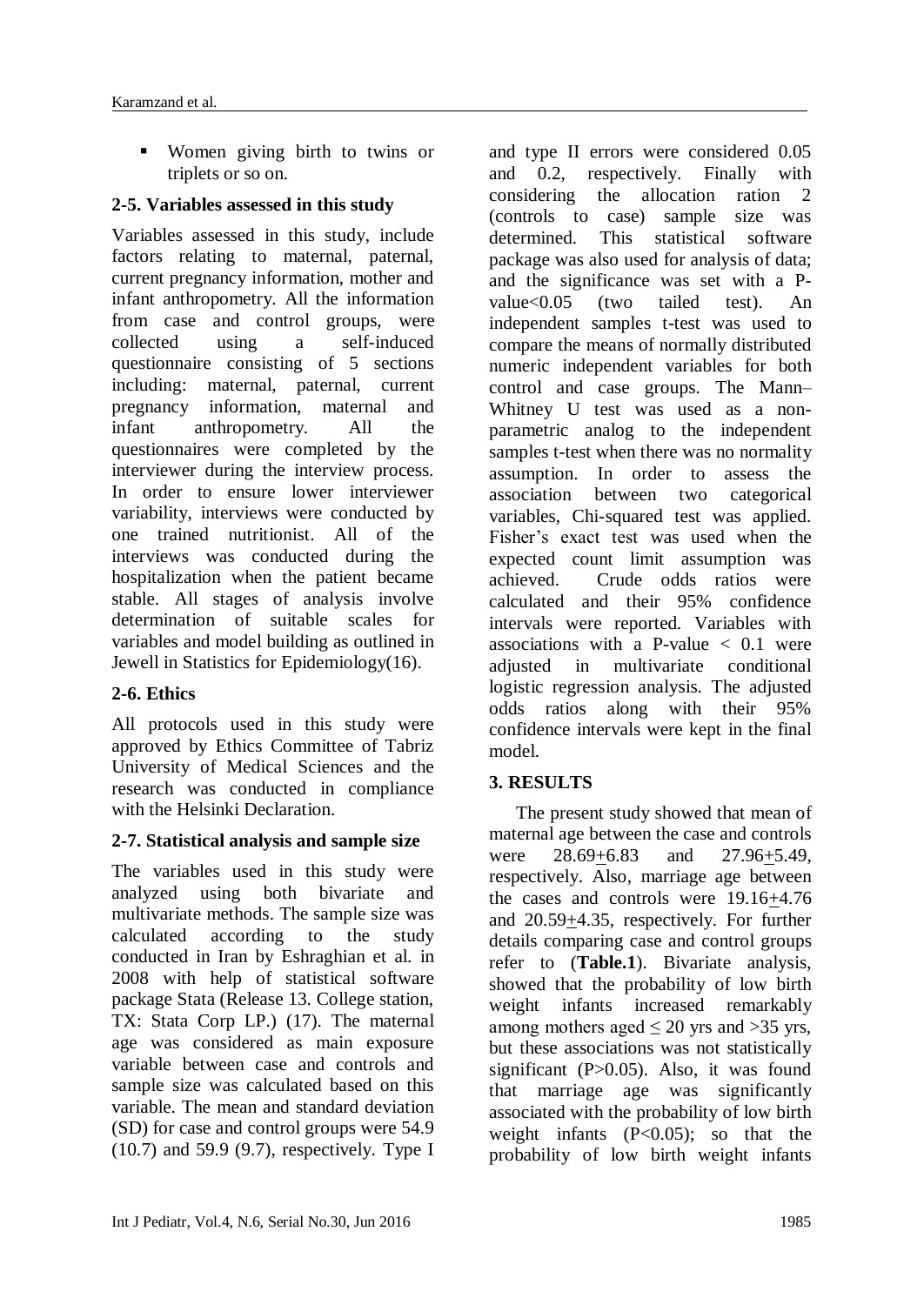increased by 2.25 times in mothers with marriage age less than 20 years compared to mothers who have marriage age higher than 20 years. Body mass index (BMI) was also found to be significantly associated with low birth weight infants  $(P<0.05)$ ; such that the probability of it was decreased by 70 percent among overweight mothers compared to normal weight ones (OR= 0.30; 95% CI: 0.12 - 0.74; P-value: 0.014).

This study was also found that the probability of low birth weight infants was considerably decreased among mothers with weight of 70-80 kg (OR= 0.17; 95%) CI: 0.04 - 0.68; P-value: 0.012) and 60-70 kg (OR= 0.24; 95% CI: 0.0.08 - 0.74; Pvalue: 0.013) compared to mothers with weight of 40-50 kilograms (**Table.2**).

One of the important findings of this study stated that with increasing the maternal age by five years, the probability of LBW increased by 88%, after adjusting maternal marriage age and maternal weight before pregnancy. In addition to this, maternal marriage age and weight before pregnancy showed independent significant associations with probability of low birth weight infants (P<0.05) (**Table.3**). All the measures or scales used for the assessed predictors are listed in (**appendix.1**).

| Appendix 1: Measures of predictors of low birth weight.                                                         |
|-----------------------------------------------------------------------------------------------------------------|
| Maternal age: (Five years age groups from 15 to 45 years old).                                                  |
| Maternal marriage age: $(>20$ years vs. $\leq 20$ years).                                                       |
| Maternal education: University vs. High school; or High school vs. Secondary school.                            |
| Paternal education: University vs. High school; or High school vs. Secondary school.                            |
| Family dimension: $\leq 4$ vs. > 4 N.                                                                           |
| Birth order: Last vs. Middle; or Middle vs. First.                                                              |
| History of abortion: (yes <i>vs.</i> no).                                                                       |
| History of LBW: (yes vs. no).                                                                                   |
| History of preterm child: (yes $vs.$ no).                                                                       |
| Contraceptive use: (yes <i>vs.</i> no).                                                                         |
| Maternal weight before pregnancy: Five groups from 40 to 90 kg.                                                 |
| Maternal height: 170-180 vs. 160-170; or 160-170 vs. 150-160; or 150-160 vs. 140-150 cm.                        |
| Weight gain: 20, 25 yea 15, 20: or 15, 20 year 10, 15: or 10, 15 years 5, 10: or 5, 10 year 6, 5 kg weight gain |

Weight gain: 20-25 *vs*. 15-20; or 15-20 *vs*. 10-15; or 10-15 *vs*. 5-10; or 5-10 *vs*. 0-5 kg weight gain.

| <b>Table 1:</b> Demographic characteristics of cases $(n = 49)$ and controls $(n = 98)$ . |            |            |                   |  |  |
|-------------------------------------------------------------------------------------------|------------|------------|-------------------|--|--|
| Variables                                                                                 | Groups     |            |                   |  |  |
|                                                                                           | Case       | Control    | Total, $n$ $(\%)$ |  |  |
| Maternal education, N (%)                                                                 |            |            |                   |  |  |
| <b>Illiterate</b>                                                                         | 0(0)       | 2(2.04)    | 2(1.36)           |  |  |
| Primary school                                                                            | 14 (28.57) | 22(22.45)  | 36 (24.49)        |  |  |
| Secondary school                                                                          | 17 (34.69) | 22(22.45)  | 39 (26.53)        |  |  |
| High school graduate                                                                      | 14 (28.57) | 34 (34.69) | 48 (32.65)        |  |  |
| University                                                                                | 4(8.16)    | 18 (18.37) | 22 (14.97)        |  |  |
| Maternal job, N (%)                                                                       |            |            |                   |  |  |
| <b>Housewives</b>                                                                         | 46 (93.88) | 85 (86.73) | 131 (89.12)       |  |  |
| Employed                                                                                  | 3(6.12)    | 13 (13.27) | 16(10.88)         |  |  |
| Family dimension, N (%)                                                                   |            |            |                   |  |  |
| Equal or less than 4                                                                      | 38 (77.55) | 89 (90.82) | 127 (86.39)       |  |  |
| More than 4                                                                               | 11(22.45)  | 9(9.18)    | 20(13.61)         |  |  |
| Paternal education, N (%)                                                                 |            |            |                   |  |  |
| <b>Illiterate</b>                                                                         | 3(6.12)    | 1(1.02)    | 4(2.72)           |  |  |
| Primary school                                                                            | 8 (16.33)  | 25(25.51)  | 33 (22.45)        |  |  |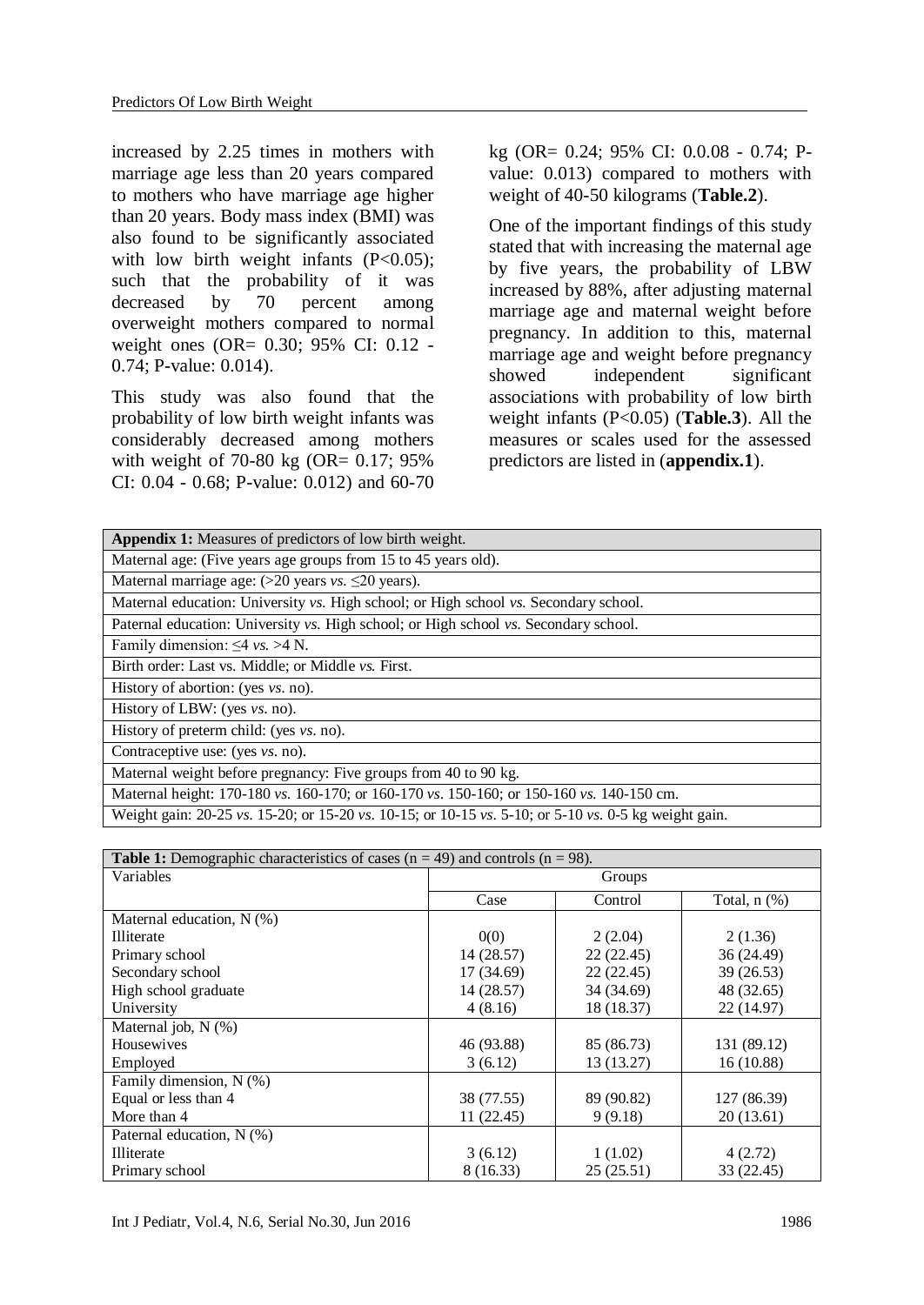Karamzand et al.

| Secondary school                       | 15(30.61)        | 27(27.55)        | 42 (28.57)       |
|----------------------------------------|------------------|------------------|------------------|
| High school graduate                   | 14(28.57)        | 29 (29.59)       | 43 (29.25)       |
| University                             | 9(18.37)         | 16(16.33)        | 25 (17.01)       |
| Paternal job, N (%)                    |                  |                  |                  |
| Employee                               | 7(14.29)         | 17(17.35)        | 24(16.33)        |
| Worker                                 | 14 (28.57)       | 21 (21.43)       | 35 (23.81)       |
| Self employed                          | 27(55.10)        | 49 (50)          | 76 (51.70)       |
| Other                                  | 1(2.04)          | 11(11.22)        | 12(8.16)         |
| Birth order, $N$ $(\%)$                |                  |                  |                  |
| First Children                         | 14 (29.79)       | 39 (39.80)       | 53 (36.55)       |
| Middle Children                        | 18 (38.30)       | 37 (37.76)       | 55 (37.93)       |
| Last Children                          | 15 (31.91)       | 22(22.45)        | 37 (25.52)       |
| Mean $\pm$ SD of maternal age          | $28.69 \pm 6.83$ | $27.96 \pm 5.49$ | $28.21 \pm 5.96$ |
| Mean $\pm$ SD of maternal marriage age | $19.16 \pm 4.76$ | $20.59 \pm 4.35$ | $20.11 \pm 4.52$ |

Table 2: Bivariate logistic regression model of predictors for low birth weight (case group, n= 49; control group,  $n = 98$ )

| Overall associations                 |                          |         |                                  |  |  |
|--------------------------------------|--------------------------|---------|----------------------------------|--|--|
| Variables                            | Chi-square<br>value      | P-value | Odds ratio (95% CI)              |  |  |
| Maternal age(year)<br>$15 - 20$      |                          |         |                                  |  |  |
| $20 - 25$                            |                          |         | Ref group<br>$1.86(0.55 - 6.32)$ |  |  |
| $25 - 30$                            | 13.30                    | 0.019   | $0.56(0.17 - 1.88)$              |  |  |
| 30-35                                |                          |         | $1.03(0.32 - 3.35)$              |  |  |
| 35-40                                |                          |         | $4.08(0.86 - 19.37)$             |  |  |
| $40 - 45$                            |                          |         | $7.00(0.59 - 81.63)$             |  |  |
| Maternal marriage age(year)          |                          |         |                                  |  |  |
| $>20$                                | 4.64                     | 0.031   | Ref group                        |  |  |
| $\leq$ 20                            |                          |         | $2.25(1.06 - 4.77)$              |  |  |
| <b>BMI</b>                           |                          |         |                                  |  |  |
| Underweight $(\langle 18.5)$         |                          |         | $0.91(0.20 - 4.10)$              |  |  |
| Normal weight (18.5-24.9)            | 8.89<br>0.030            |         | Ref group                        |  |  |
| Overweight (25-29.9)                 |                          |         | $0.30(0.12 - 0.74)$              |  |  |
| Obesity $(>30)$                      |                          |         | $1.34(0.47 - 3.90)$              |  |  |
| History of abortion                  | 0.75                     | 0.385   | $1.44(0.62 - 3.29)$              |  |  |
| History of LBW                       | 1.33                     | 0.248   | $1.87(0.63 - 5.51)$              |  |  |
| History of preterm child             | 0.21                     | 0.732   | $1.36(0.36 - 5.07)$              |  |  |
| Contraceptive use                    | 0.12                     | 0.726   | $1.14(0.53 - 2.42)$              |  |  |
| Gestational interval (year)          |                          |         | Ref group                        |  |  |
| $0 - 2$                              | 4.52                     | 0.104   | $0.34(0.07 - 1.67)$              |  |  |
| $2 - 4$                              |                          |         | $1.37(0.44 - 4.24)$              |  |  |
| >4                                   |                          |         |                                  |  |  |
| Maternal weight before pregnancy(kg) |                          |         | Ref group                        |  |  |
| $40 - 50$                            |                          |         | $0.64(0.22-1.85)$                |  |  |
| 50-60                                |                          |         | $0.24(0.08 - 0.74)$              |  |  |
| 60-70                                | 12.67                    | 0.018   | $0.17(0.04 - 0.68)$              |  |  |
| 70-80                                |                          |         | $0.90(0.17 - 4.63)$              |  |  |
| 80-90                                |                          |         | $0.90(0.10 - 7.71)$              |  |  |
| 90-100                               |                          |         |                                  |  |  |
| Linear associations                  |                          |         |                                  |  |  |
| Maternal education                   | $\overline{\phantom{a}}$ | 0.122   | $0.76(0.55 - 1.07)^*$            |  |  |
| Paternal education                   | $\overline{\phantom{a}}$ | 0.915   | $1.01(0.74 - 1.39)^*$            |  |  |
| Family dimension                     | $\sim$                   | 0.032   | $2.86(1.09 - 7.47)^*$            |  |  |
| Birth order                          | $\bar{\phantom{a}}$      | 0.161   | $1.37(0.87 - 2.15)^*$            |  |  |
| Maternal height                      | $\overline{\phantom{a}}$ | 0.043   | $0.58(0.34 - 0.98)*$             |  |  |
| Weight gain in pregnancy             | $\blacksquare$           | 0.319   | $0.83(0.58 - 1.18)$ *            |  |  |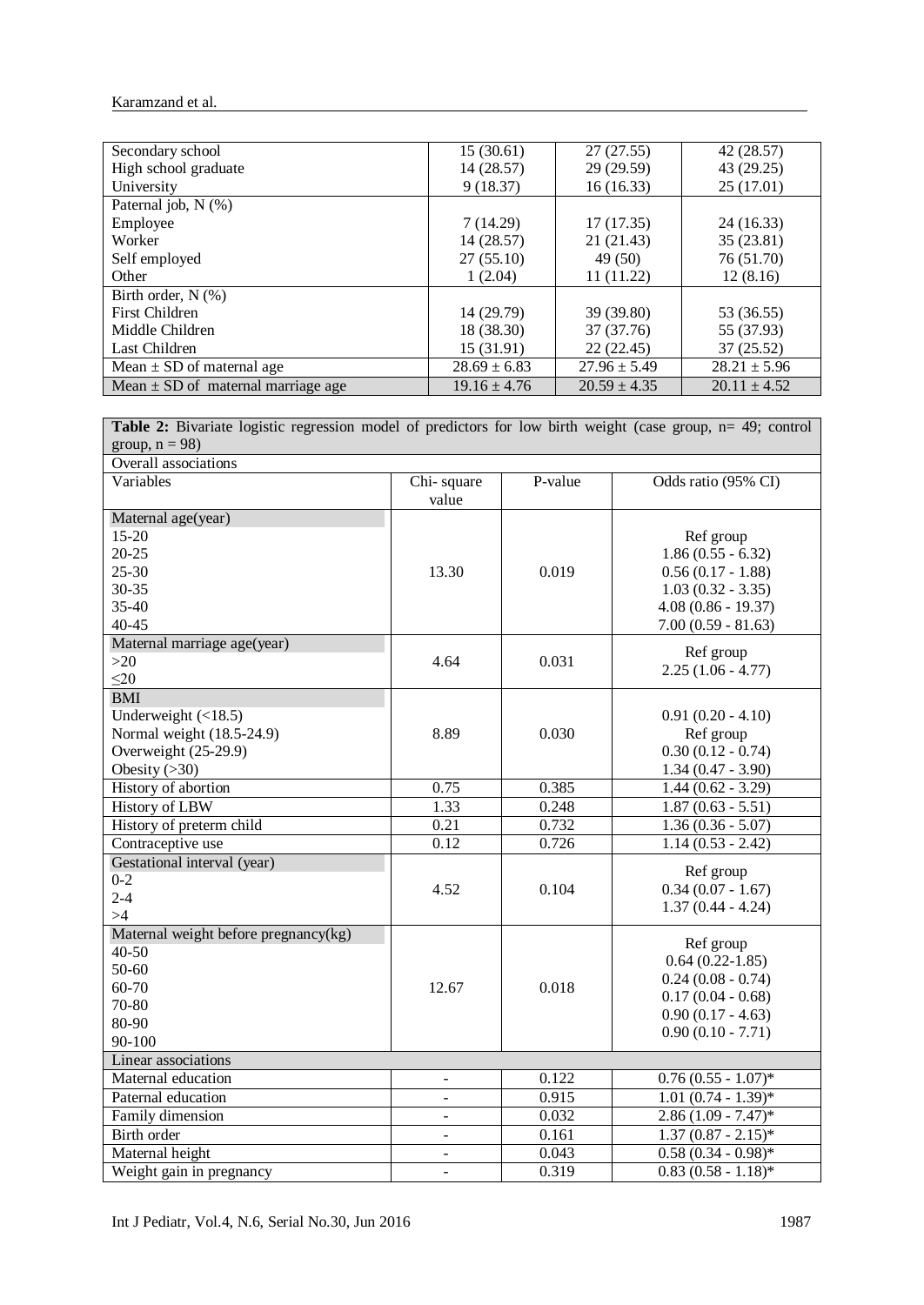**a** Fisher's exact test, if the expected number was less than 5.

- X 2 indicates *overall* association
- \* indicates *linear* association

- Based on the Likelihood Ratio Test, in some items, linear association was used rather than overall one.

| <b>Table 3:</b> Multivariate logistic regression model of predictors for low birth weight (case group, $n = 49$ ; control |                     |         |                      |         |  |  |
|---------------------------------------------------------------------------------------------------------------------------|---------------------|---------|----------------------|---------|--|--|
| group, $n = 98$ )                                                                                                         |                     |         |                      |         |  |  |
| Variables                                                                                                                 | Crude Odds ratio    | P-value | Adjusted Odds ratio  | P-value |  |  |
|                                                                                                                           | (95% CI)            |         | (95% CI)             |         |  |  |
| Maternal age(year)                                                                                                        |                     |         |                      |         |  |  |
| $15-20$                                                                                                                   |                     |         |                      |         |  |  |
| $20 - 25$                                                                                                                 |                     |         |                      |         |  |  |
| $25 - 30$                                                                                                                 | $1.19(0.90 - 1.58)$ | 0.206   | $1.88(1.29 - 2.75)$  | 0.001   |  |  |
| $30 - 35$                                                                                                                 |                     |         |                      |         |  |  |
| $35-40$                                                                                                                   |                     |         |                      |         |  |  |
| $40 - 45$                                                                                                                 |                     |         |                      |         |  |  |
| Maternal marriage age (year)                                                                                              |                     |         |                      |         |  |  |
| >20                                                                                                                       | $2.25(1.06 - 4.77)$ | 0.033   | $4.97(1.97 - 12.50)$ | 0.001   |  |  |
| $\leq 20$                                                                                                                 |                     |         |                      |         |  |  |
| Maternal weight before pregnancy $(kg)$                                                                                   |                     |         |                      |         |  |  |
| $40 - 50$                                                                                                                 |                     |         |                      |         |  |  |
| $50-60$                                                                                                                   |                     |         |                      |         |  |  |
| 60-70                                                                                                                     | $0.78(0.57 - 1.05)$ | 0.106   | $0.60(0.42 - 0.86)$  | 0.006   |  |  |
| 70-80                                                                                                                     |                     |         |                      |         |  |  |
| 80-90                                                                                                                     |                     |         |                      |         |  |  |
| $90 - 100$                                                                                                                |                     |         |                      |         |  |  |
| - Based on the Goodness of Fit Test, independently significant variables were recruited as linear in the final            |                     |         |                      |         |  |  |
| multivariate model.                                                                                                       |                     |         |                      |         |  |  |

#### **4. DISCUSSION**

From this study, it was evident that family size, maternal chronological and marriage age and maternal weight prior to pregnancy were valuable predictors which showed significant association with LBW.According to present study, mothers aged 25-30 years old had significantly lower probability for LBW in comparison to mothers aged 15-20 years old. It can be concluded that age groups lower than 25 and higher than 35 years old, the probability for LBW infants increased considerably. This study confirms previous studies so that probability of LBW infants is higher among mothers aged 35 years and over (18) and 20 years and under(19).

It was also found that, maternal marriage age below 20 years had significantly higher probability of LBW infants. Interestingly, maternal age of marriage and maternal age of pregnancy are independently associated with LBW. It is evident that, maternal age of marriage below 20 years is susceptible to LBW infant's pregnancy, despite their pregnancy occurring among the age groups with lower risks. Furthermore, maternal marriage age below 20 years is also associated with low incomes, inadequate prenatal care and lower antenatal maternal weight  $(20)$ .

To the best of our knowledge, there is no evidence in the literature regarding the independent assessment of maternal age of pregnancy and marriage (19, 21). Interestingly it was found that, mothers weighing 60-70 and 70-80 kg had significant lower probability for LBW in comparison to mothers weighing 40-50kg. There was no significant difference in the probability of LBW between the mothers weighing below 50 kg and mothers weighing 50-60, 80-90, and 90-100 kg. Previous studies undertaken across different regions support our findings that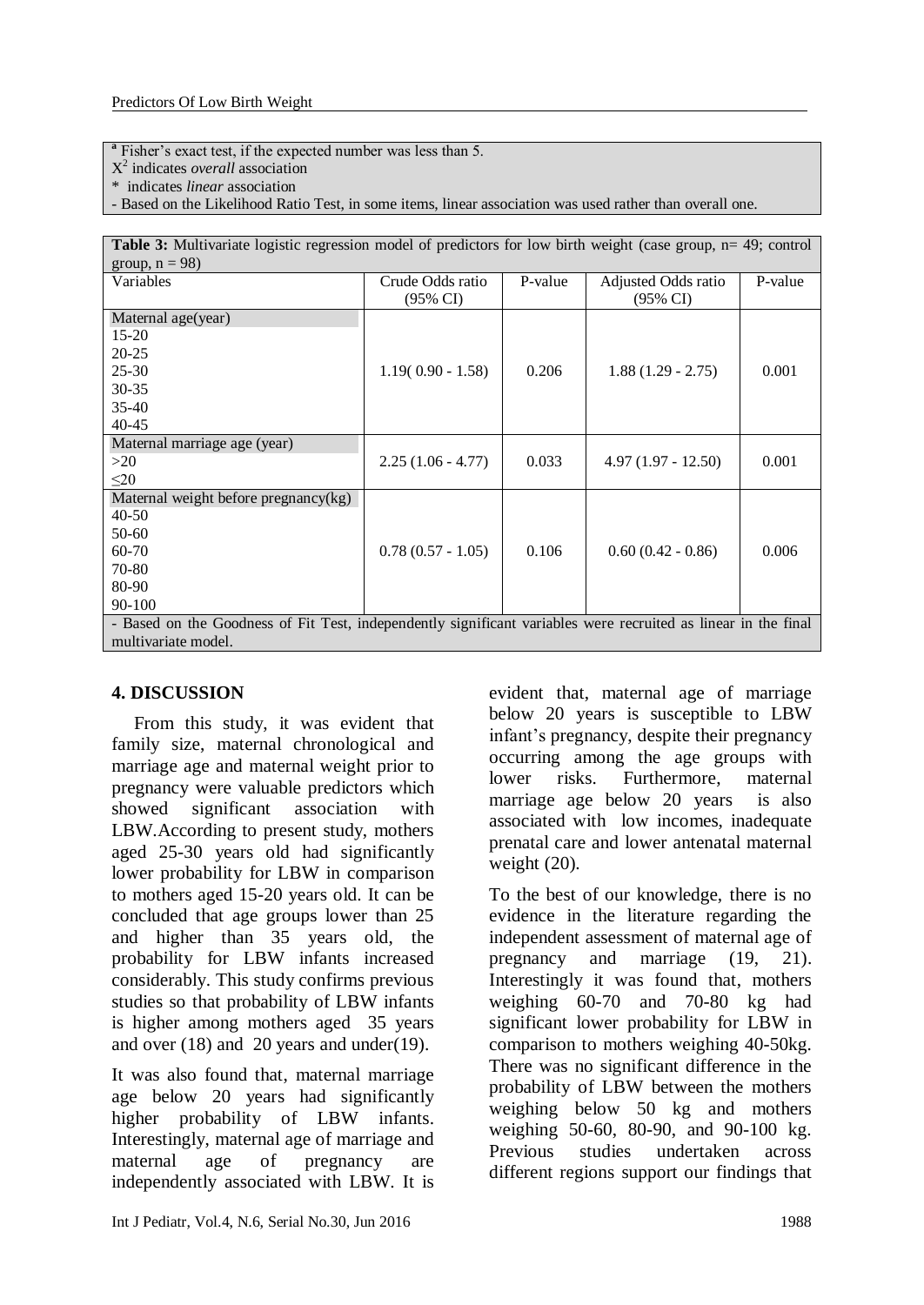underweight (<50 Kg), overweight (BMI> 25) and obese mothers (BMI>30) are more susceptible to deliver LBW neonates (19, 22-26). This study revealed that, larger families were likely to have a relative increase in the probability of LBW infants by 3 times per additional family member. These findings was confirmed by study conducted by Yadav et al. in 2011 (27).

Additionally, the present study found that maternal height was significantly associated with LBW, such that, with ten centimeter increase in the height, probability of LBW decreased by 42 %. This particular finding was supported by few past studies including Agarwal et al. (2011) (28) and opposed by Choudhary et al. (2013), Solanki et al. (2012) and Badshah et al. in 2008 (18, 29, 30).

Interestingly it was found that, with 5kg increase in weight during pregnancy, the probability of LBW decreased by 17%. However, this association was not statistically significant. On the contrary, other studies by Al-Hinai et al. (2013) and Munim et al. (2012) found a significant negative association between the gestational weight and LBW (22, 23).

From this study it was demonstrated that there is a negative association between maternal education and LBW infants which was non-significant. This was due to many factors such as sample size, subject selection and information bias all of which are responsible for significant associations. It is important to note that if a set of variables have no significant associations, it doesn't necessarily means that there is no association between the two. However, further studies may be required to prove this (31). Interestingly few previous studies which were done by Choudhary et al. (2013) and Janjua et al. (2009) supported our findings where they found negative non-significant associations (18, 21). On the other hand some studies which were done by Bener et

al. (2013), Yadav et al. (2011) and Badshah et al. (2008) found significant negative associations (25, 27, 30). These controversial results may be due to the use of different scales for the assessment of maternal educational level.

According to the present study, paternal illiteracy rate was higher in the case group in comparison to the control groups. However there was no significant association between paternal education level and LBW infants. This finding was confirmed by few previous studies have been done by Janjua et al.(2009) and Dandekar et al. (2014) (21, 32), but other studies opposed the outcomes as they found significant association between the two variables(30). The present study also found that, with one unit increment in the birth order, the probability of LBW infants increased by 37%, but this association was not significant, similar to the findings from previous studies have been done by Agarwal et al. (2011) and Narayanamurthy et al. (2013) (28, 33).

Furthermore, it was demonstrated that, gestational interval was one of the factors associated with LBW infants such that the probability of LBW decreases by 66 % in mothers with 2-4 years gestational interval in comparison to the mothers with 0-2 years gestational interval. Interestingly, the probability of LBW infants increases in mothers with gestational interval higher than 4 years in comparison to mothers with lower than 2 years. It is likely that this increment may not be independent, but simply due to higher gestational age. Hence, further studies will be required to confirm these findings. Conclusively, major risk predictors of LBW infants in the north-west province of Iran were: large families, mothers lower than 25 and higher than 35 years of age, adolescent marriages, stunted maternal height, underweight  $(< 60$ kg) and overweight (>80 kg) mothers before pregnancy.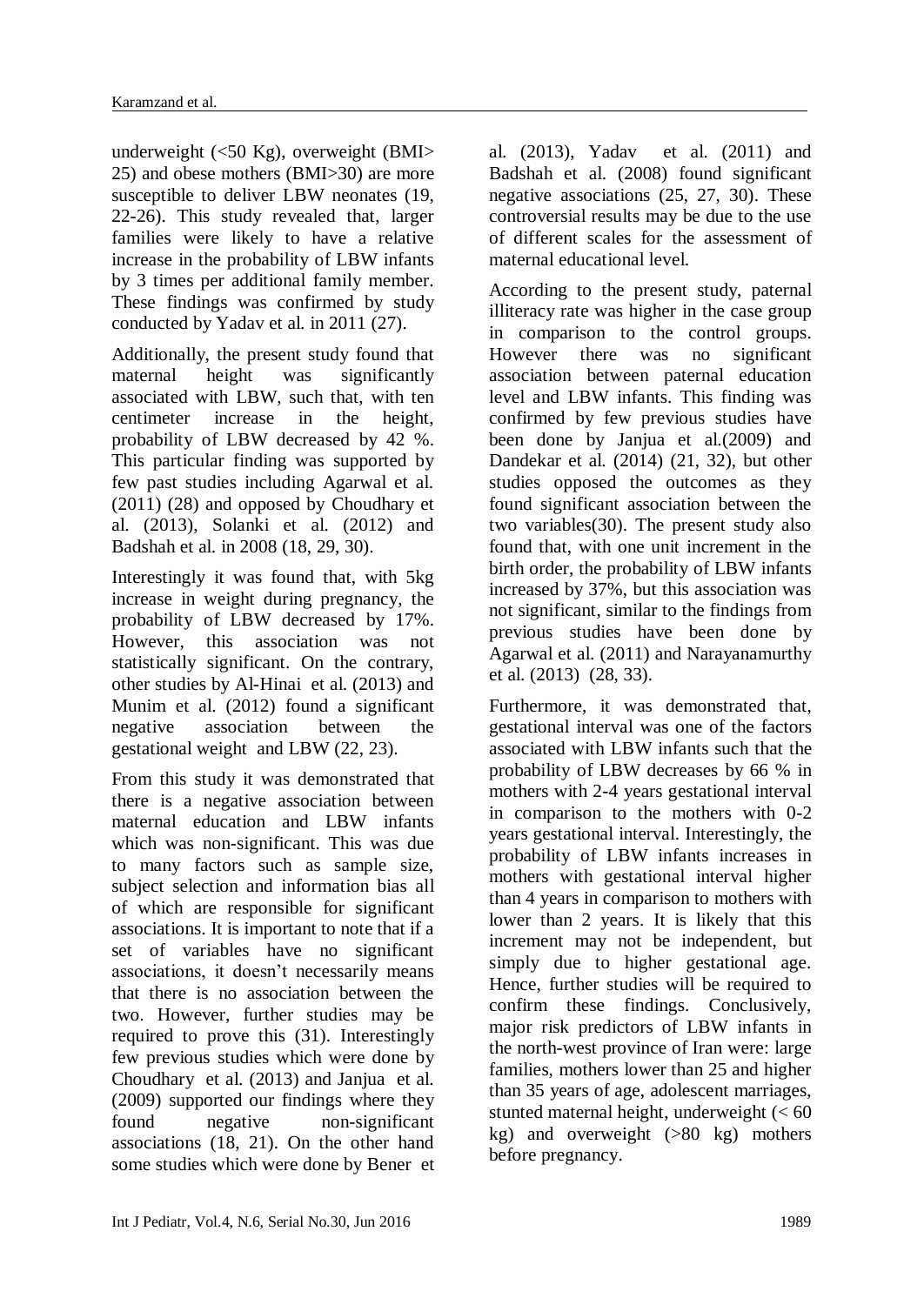#### **4-1. Limitation of study**

All the case and control subjects involved in the study had similar socioeconomic status, thereby preventing from assessing this particular variable.

### **5- CONCLUSION**

 The present study showed that low birth weight infants predictors in an Iranian female population. It was concluded that maternal age other than 25-30 at delivery increased the probability of low birth weigh infants. Also, young marriage age was also considered as one of its risk factors. Finally, this study showed that with increasing maternal weight prior to pregnancy, the probability of low birth weight infants decreased.

## **6- AUTHORS' CONTRIBUTION**

The study design: Nahid Karamzad, Mehrangiz Ebrahimi-Mameghani and Saeid Safiri; clinical recommendations: Mehrangiz Ebrahimi-Mameghani; writing the first draft: Nahid Karamzad, Saeid Safiri, Mahmood Moosazadeh and Abbas Abbasi-Ghahramanloo; management the data collection: Nahid Karamzad and Samira Amiri; analysis of the data: Saeid Safiri and Mostafa Qorbani; visiting and evaluating all patients: Nahid Karamzad and Samira Amiri; the project coordinator and responsible for data collection: Nahid Karamzad; revising of English version: Naeema Syedi.

#### **7- FINANCIAL DISCLOSURE**

There were no conflicts of interest among the authors of the study.

#### **8- FUNDING/SUPPORT:** None.

#### **10- ACKNOWLEDGMENTS**

 We would like to thank those who helped us during this research project.

#### **11- REFERENCES**

1. Kramer MS. Determinants of low birth weight: methodological assessment and metaanalysis. Bulletin of the World Health Organization. 1987;65(5):663.

2. Wardlaw TM. Low Birthweight: Country, regional and global estimates: UNICEF; 2004.

3. Vahdaninia M, Tavafian SS, Montazeri A. Correlates of low birth weight in term pregnancies: a retrospective study from Iran. BMC pregnancy and childbirth. 2008;8(1):12.

4. Khazaei S, Ayubi E, Nematollahi S, Khazaei S. Variations of Infant and Under-five Child Mortality Rates around the World, the Role of Human Development Index (HDI). International Journal of Pediatrics. 2016;4(5):1671-7.

5. Wadhwa PD, Sandman CA, Porto M, Dunkel-Schetter C, Garite TJ. The association between prenatal stress and infant birth weight and gestational age at birth: a prospective investigation. American journal of obstetrics and gynecology. 1993;169(4):858-65.

6. Carlo WA. The high-risk infant. Nelson textbook of pediatrics 19th ed Philadelphia, PA: Saunders. 2011;552.

7. Vakili R, Emami Moghadam Z, Khademi G, Vakili S, Saeidi M. Child Mortality at Different World Regions: A Comparison Review. International Journal of Pediatrics. 2015;3(4.2):809-16.

8. Alexander G, Wingate M, Mor J, Boulet S. Birth outcomes of Asian-Indian-Americans. International Journal of Gynecology & Obstetrics. 2007;97(3):215-20.

9. Kramer MS, Barros FC, Demissie K, Liu S, Kiely J, Joseph K. Does reducing infant mortality depend on preventing low birthweight? An analysis of temporal trends in the Americas. Paediatric and perinatal epidemiology. 2005;19(6):445-51.

10. Mansour E, Eissa A, Nofal L, Kharboush I, Reda A. Morbidity and mortality of low-birth-weight infants in Egypt. East Mediterr Health J. 2005;11(4):723-31.

11. Roudbari M, Yaghmaei M, Soheili M. Prevalence and risk factors of low-birth-weight infants in Zahedan, Islamic Republic of Iran. Eastern Mediterranean Health Journal. 2007;13(4):838-45.

12. Khodaee GH, Khademi G, Saeidi M. Under-five Mortality in the World (1900